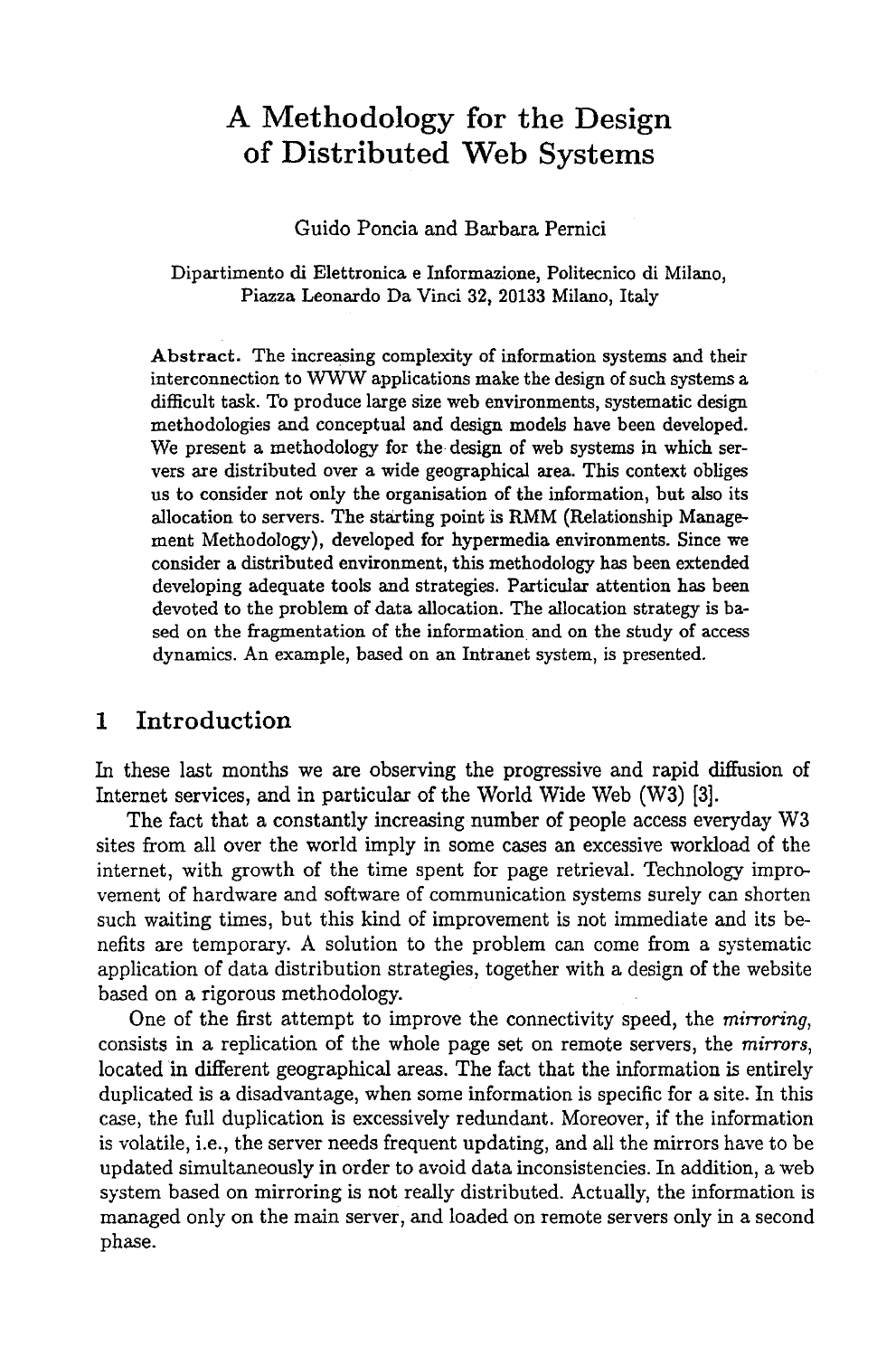Web systems of big corporations [11] or international organisations are structured on hundreds of servers, accessed worldwide, which contain thousands of pages. We can name these complex structures as *Distributed WebSite Systems*  (DWSS).

In many organisations, the need of providing a complex set of information distributed over a large number of servers is not supported by a systematic design approach. Often, the single page design is extremely accurate, but the site has not a well defined structure. The approach commonly followed is a bottom-up approach, where the single page is the focus of the work, and the information to be provided is linked to others based on case by case decisions. In sites designed with a bottom-up approach a user has the risk of not finding the information he needs. This is the well known problem of *getting lost on the web.* Moreover, in a poorly designed DWSS, one can wait a remote dowloading for a long time.

In recent times, the growth in the complexity of the information to be provided has imposed the need of a different approach. The systematic design of a web system based on a top-down methodology is now a subject of remarkable interest, and some proposals have emerged [1, 4, 9]. This kind of approach has been successfully employed in the field of the hypermedia design, with the development of adequate methodologies. We can mention here HDM [9] and RMM [1]. The first approach is based, among others, on the concept of *authoring-in-the-large,* i.e. the specification of global and structural aspects of the hypertext application. In HDM, links belong to different categories, and there is a distinction between *hyperbase,* that is the database of hypermedia, and the *access structure.* The definition of a HDM schema allows the integration of data and link structure. The final design of the page content is denoted as *authoring-in-the-small. RMM*  is an evolution for hypermedia design of the entity-relationship approach. The information is structured in entities, and, in addition, relationships have the meaning of *access primitives.* We can anticipate here that this methodology has been chosen in this work as a basis for the design methodology for distributed systems.

In the field of DWSS, the important problem of distributing the information to different servers in order to organize satisfactorily the Web System and minimize the access time has never been solved through the elaboration of a systematic approach.

The aim of this paper is to present a methodology for the top-down design of a complex web system with distributed servers, defining in particular the criteria for the adoption of a distributed architecture, the main principles and rules of the distribution process. The original aspect of this methodology consists in an evaluation of access dynamics of users and consequently the partition of the information into fragments. In a second phase, the allocation process allows the designer to keep a decision for distributing fragments on local servers. Particular attention is devoted to the possibility of a partial data replication (redundant allocation) strategy, successfully adopted in the field of database design, improving the mirroring technique (see [5, 6] for details on database distribution methodologies).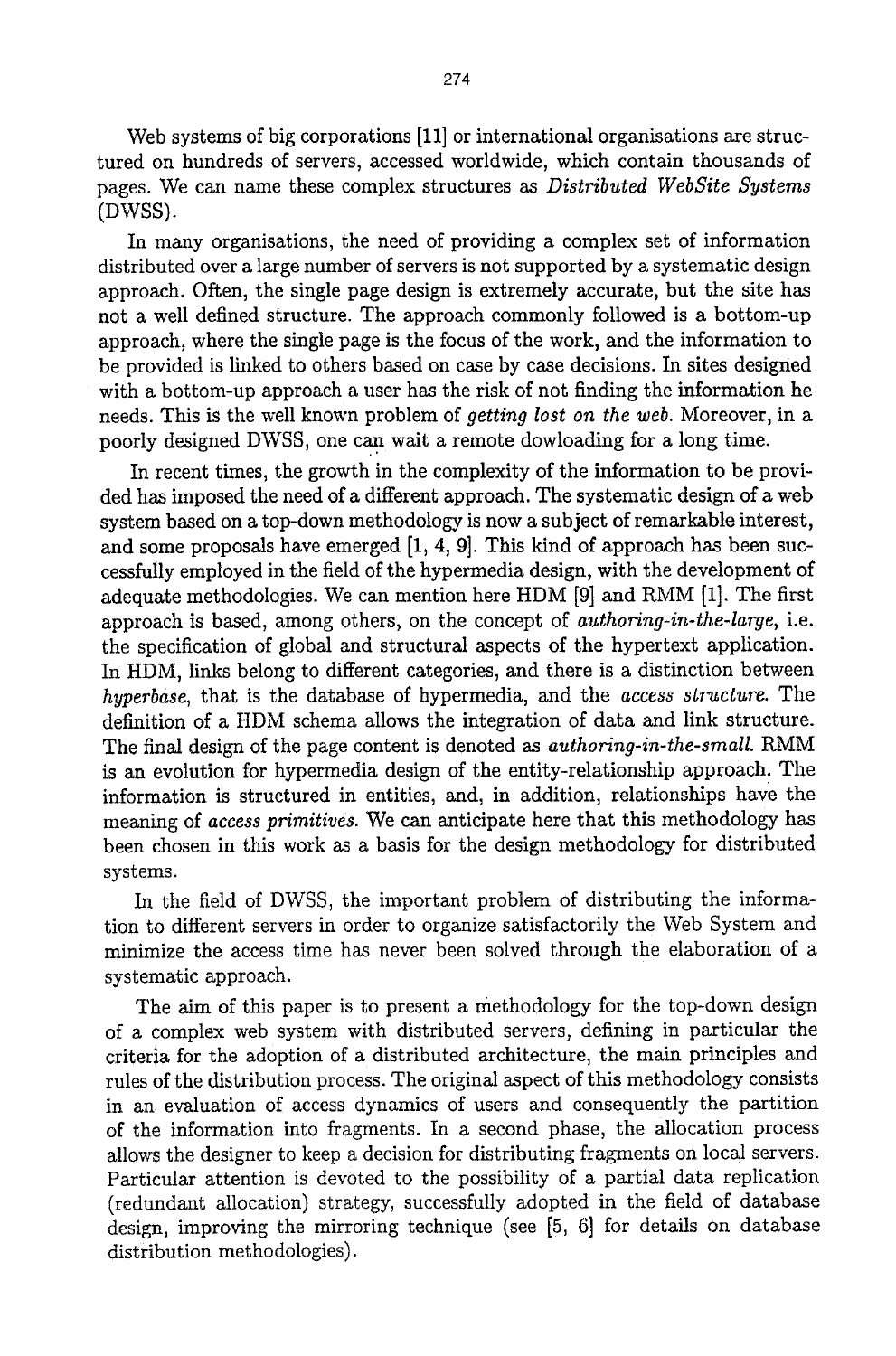After a description of features of DWSS architectures, with particular accent on the Intranets (Section 2), we will present the systematic methodology for the design of distributed Web Systems, focusing on phases that concern the problem of information distribution (Section 3). As preliminar application of the methodology, we will present a simple case study, namely the modelling of the Intranet of the sales department of a big company.

### **2 Distributed Architectures**

Which are the guidelines that can allow us to move towards a distributed architecture of a web system? When is a top-down approach useful? The first step is to explore the main characteristics of the information system to be designed, in particular the aim of the application, the need of a frequent updating and refreshing (volatility), the structure of users and especially their distribution, the availability of adequate technologies.

This preliminary information can help us to decide for a distributed architecture or for a simpler structure based on mirrors or centralized sites. Obviously, when the information is created and retrieved from different sites distributed on a wide area (e.g. world-wide) we can be inclined towards a more complex distribution of information. Nevertheless, if the data provided do not need a frequent refreshment, a mirror system can be sufficient. Applications like DWSS are highly structured and have high information volatility: a systematic approach seems to be particularly appropriate. On the opposite side, the methodology is not useful for a simple WebSite, composed by few pages and in which information remains unchanged.

Providing a large amount of information produced world-wide to a well defined set of users geographically distributed is one of the needs of a big corporation. An increasing number of companies are now turning to Web as a way to organize their internal communication system [8], that is they have implemented or they are planning to implement Intranet systems. An Intranet can be defined as an internal web of a corporation accessed only from a well defined set of users, the corporation members. Generally, it is composed by a complex set of geographically distributed servers providing higly volatile information.

#### 2.1 Intranets

An Intranet system is a way for a corporation to improve the internal communication system [7].

The field of application of Intranet systems is very broad [2], satisfying requirements in a corporation environment in areas such as Sales and Marketing, Product Development, Customer Services, Training and Human Resources applications. In addition, Intrauets can be linked to the internet world and the possibility of retrieving external information is extremely large [12]. It is important to outline the fact that an Intranet system can lead to a dramatic reduction of costs of content development, duplication, distribution and usage. The full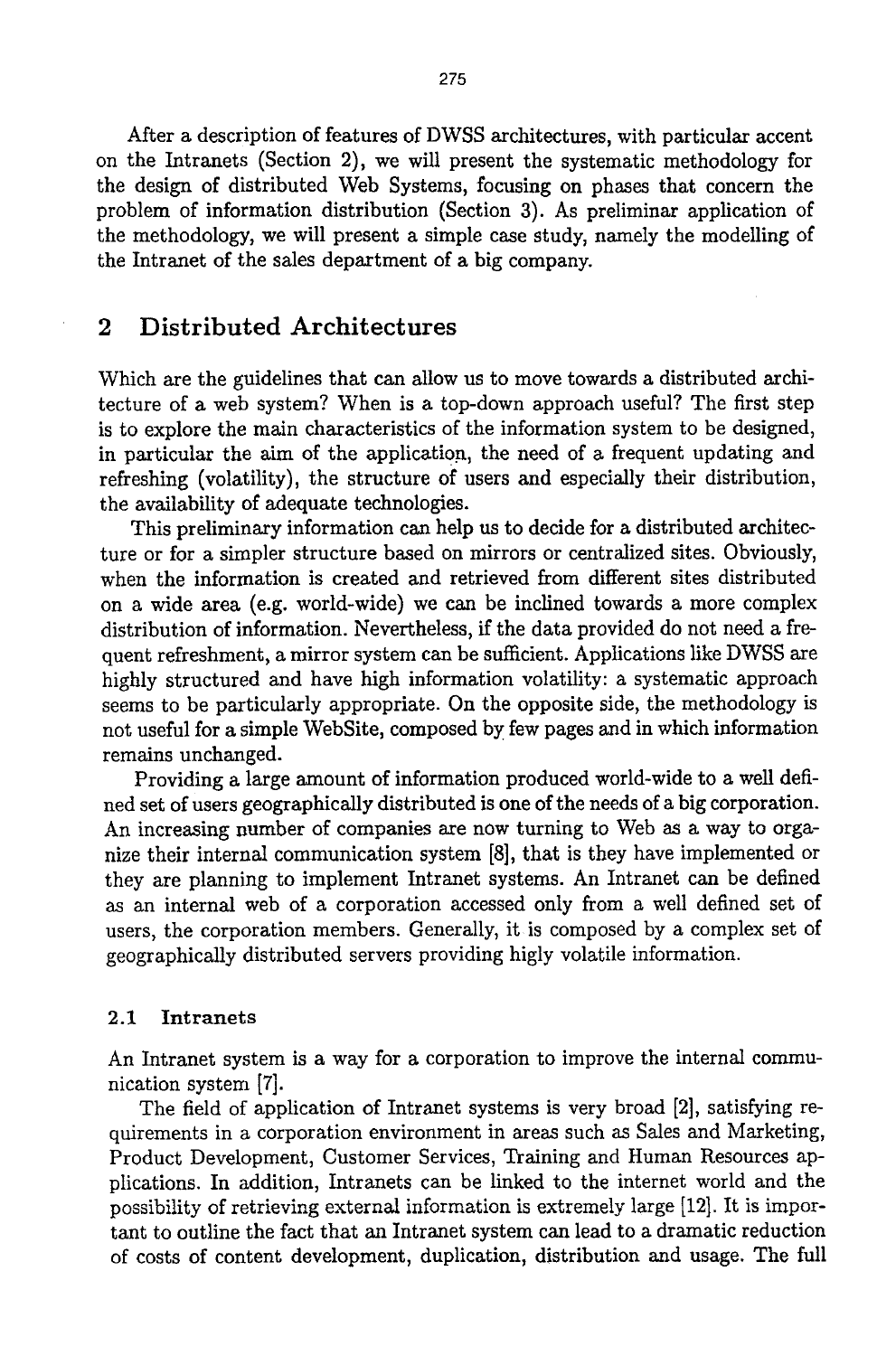usage of Intranets in a corporation is a step towards the introduction of the so called *paperless office*. Intranet technology can fully support a distributed computing strategy, allowing to place the servers and the content closer to the owner of that content.

The methodology presented in the following tries to give a systematic pattern that can be followed when an Intranet system is designed. The original aspect of this approach is that it copes with the problem of distributing information in order to improve the performance of the web system, with respect to the access time and update workload.

### 2.2 The Case Study

In the following, we will apply the methodology to a simple case of Intranet of a sales department of a corporation. We consider a company which has the headquarters in Europe and two big sales divisions in America and in Australasia. The Intranet system has to provide salesmen with an on-line and up to date information about:

- news of the day and warnings of the corporation headquarters;
- information about products, their characteristics, their technical description;
- the price lists of products, the conditions of sale;
- last news about products, particular offers, etc.;
- a description of customers;
- the dealers' homepages and their activity;
- training service and remote tutorial for young dealers.

Moreover, the Intranet system can give the possibility of a feedback to salesmen, and the automatic submission of a sale action.

This case study has the main advantage to take into consideration the main properties of an Intranet system in a simple way, even if the number of websites is small, and the information content is well defined.

## **3 A Systematic Approach to Distributed WWW Design**

In a top-down approach for web design, first we have to understand from the user the requirements that the system has to satisfy. In the following, the development of a general model that describes the so called *in-the-large* logical configuration, and the *in-the-small* detailed structure is needed. The steps followed by the designer are the classical ones for the development of systems in the Software Engineering field [10, 15].

The methodology developed first considers the global organisation of the information (structure, user interaction) and then how this information can be distributed. Our approach wants to gather design methods typical of hypermedia design and W3 with the ones that consider data distribution issues in databases [5, 6]. The design process is conceptually branched in two sub-processes, the *Global Design* and the *Distribution Design.* These two different patterns are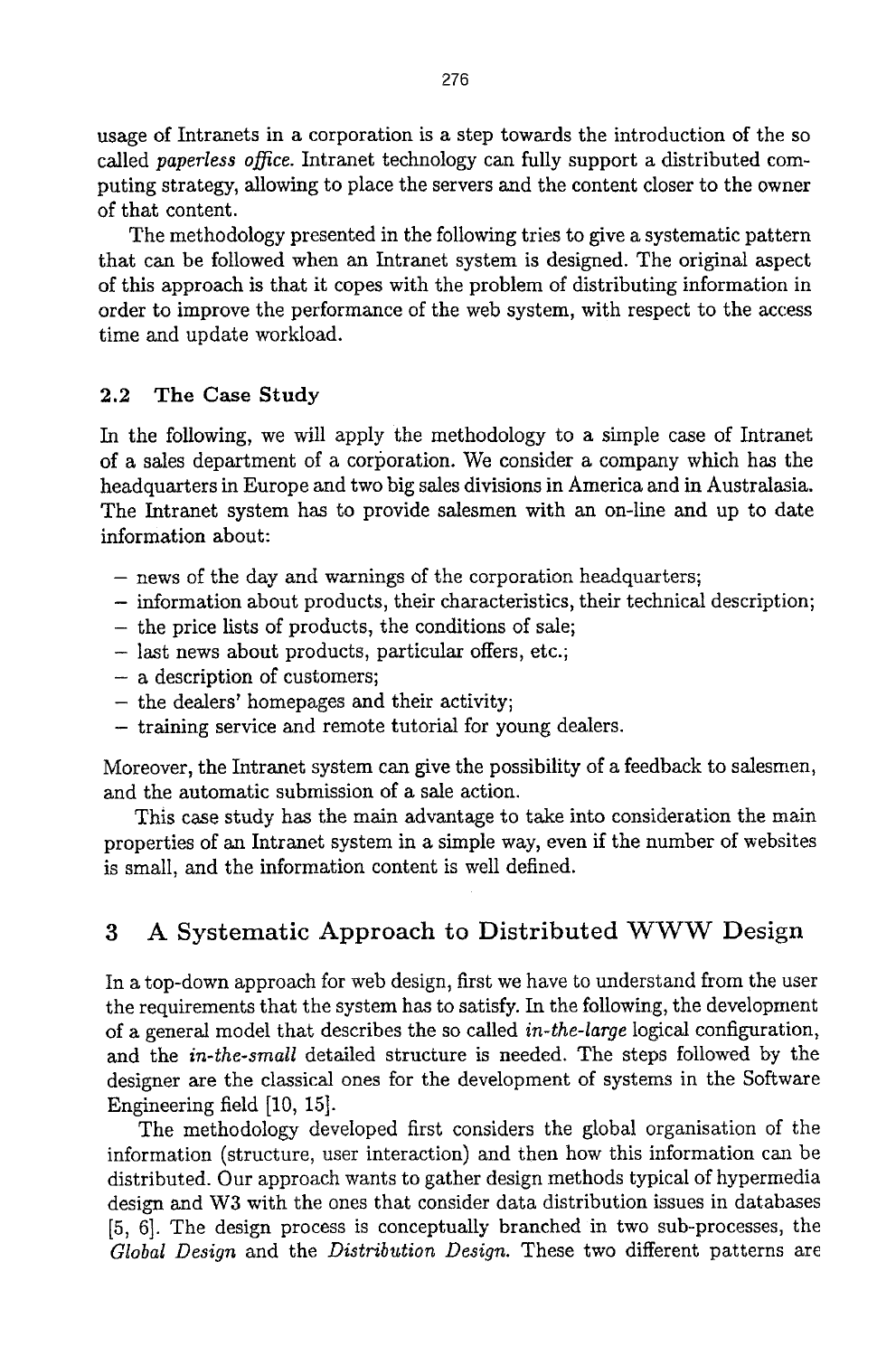anyway strictly related and they have to be followed in parallel and interactively. In fact, distribution criteria have to be generated taking into account global features of the site. The phases of the methodology are briefly presented in the following:

- *(i) Requirement analysis:* through a continuous interaction with users and providers of the information, we specify all the system elements, their localisation, and the requirements that have to be satisfied. We can distinguish between functional requirements, i.e., the background and objectives of users, and non-functional requirements, that is HW and SW and connection speed of the net [4].
- *(ii) Conceptual Design:* in this phase global schemata of data (e.g. E-R) and operations of users and providers (action model) are developed.
- *(iii) Global Logical Design:* a global schema that integrates data and access structure is designed on RMDM (Relationship Management Data Model) theory [13].
- *(iv) Distribution Specification:* the geographical allocation of servers and the classification of data in relation to volatility and locality of updates and retrievals are considered. Fragmentation and access tables are generated in order to collect the requirements for the distribution process.
- *(v) Distribution Design:* with the support of a decision tree, data allocation to servers is developed. The information can be distributed or not, and the possibility of data replication is evaluated.
- *(vi) Local Design:* the structure of each server is obtained merging the information of the RMDM global schema together with that derived from the distribution table. A schema of the modelled sites is produced.
- *(vii) Physical design:* in-the-small design of the single page is realized, with particular attention to the layout, the micro information content, the programming of HTML source and other applications ad scripts.

Assuming that the global design methods and models are procedures well described in literature, in particular E-R analysis, RMDM scheme derivation and operation schemas construction, in the following we will focus particularly parts of the methodology related to DWSS design.

### 3.1 Requirement Analysis and Conceptual Design

The first step of the design is understanding which are the system aims, that is what kind of information has to be put on-line and the users that will produce or use this information. The advantage of an Intranet is that we can suppose the set of users well defined, thus we can predict their behaviour and at the same time decide the services to provide.

A classification of the subjects involved is anyway necessary [4]. Criteria of segmentation are based not only on objectives and needs of users. In a distributed context the geographical and functional location are fundamental to decide which local views of the available information should be proposed. In the example, users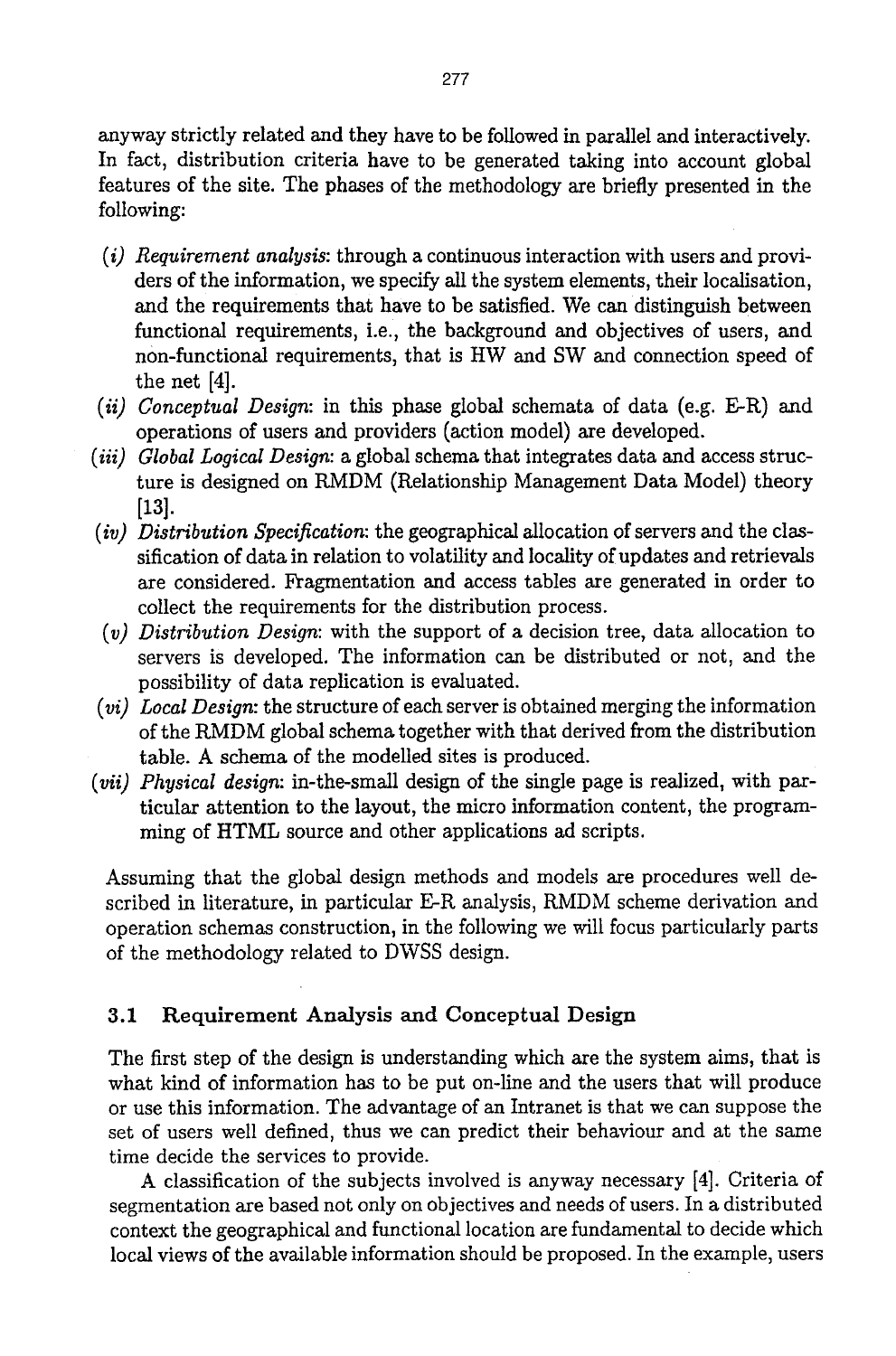are subdivided according to their location, in Europe, America or Australasia sales area.

An additional segmentation of users, depending from their modalities of access or their function into the company environment is of course possible. We can, for instance, classify users by connection type, e.g. via modem or direct TCP-IP access. We will see in Section 3.3 how the type of connection will be taken into account for the evaluation of information access costs. The feasibility of a distributed system and the distribution politics depends hugely from the hardware structure, and in particular from the access speed of net links between nodes. A localisation of data appears to be necessary as the speed of connections decreases.

The orgaaisation of the information provided has to be represented in a clear and understandable form, for example using the E-R model, In the E-R schema we specify the relationships that logically link different entities in order to acquire the general structure of the information.

#### 3.2 Global Logical Design

For web systems it is also important to decide how these relations are realized in terms of modalities of information access. In RMM methodology [13] for hypermedia design entities are linked through types relations.

The RMDM model is used to design a global logical schema of the Web System in this phase, starting from the E-R schema developed in the previous phase (for a complete description of the model design we refer to [13]).

RMDM provides a language for describing the information objects and the navigation mechanisms in hypermedia applications. Information is modeled with *domain primitives,* that is *entities,* representing abstract or physical objects and *associative relationships,* describing associations among entities. We consider relationships characterized by *access primitives,* indicating the navigation modality. In RMM, *menu relationships* and *sequence relationships* are defined for access primitives. The first ones allow the user to choose among components of an entity simultaneously, while the last ones produce a link towards an entity and a sequential access from the first to the last component.

Entities are represented by rectangular boxes, while relationships are dotted arrows. The symbols used for access primitives are reported on the bottom of Fig. 1. A new symbol is introduced to denote possible external links connecting the site to the whole Internet.

The sales RMDM schema is reported in Fig. 1.

From the homepage the user can access through a menu the training programmes, the company competitors, the customers, the salesmen, the product information and the news lists. Sequentially, he can access the news of the day. From competitors one can access the related external websites. From a product page, product news and prices can be accessed in sequential mode. It is alsc possible to access the sales actions concerning that product. Similarly, one can access sales actions concerning a customer and regarding a salesman from the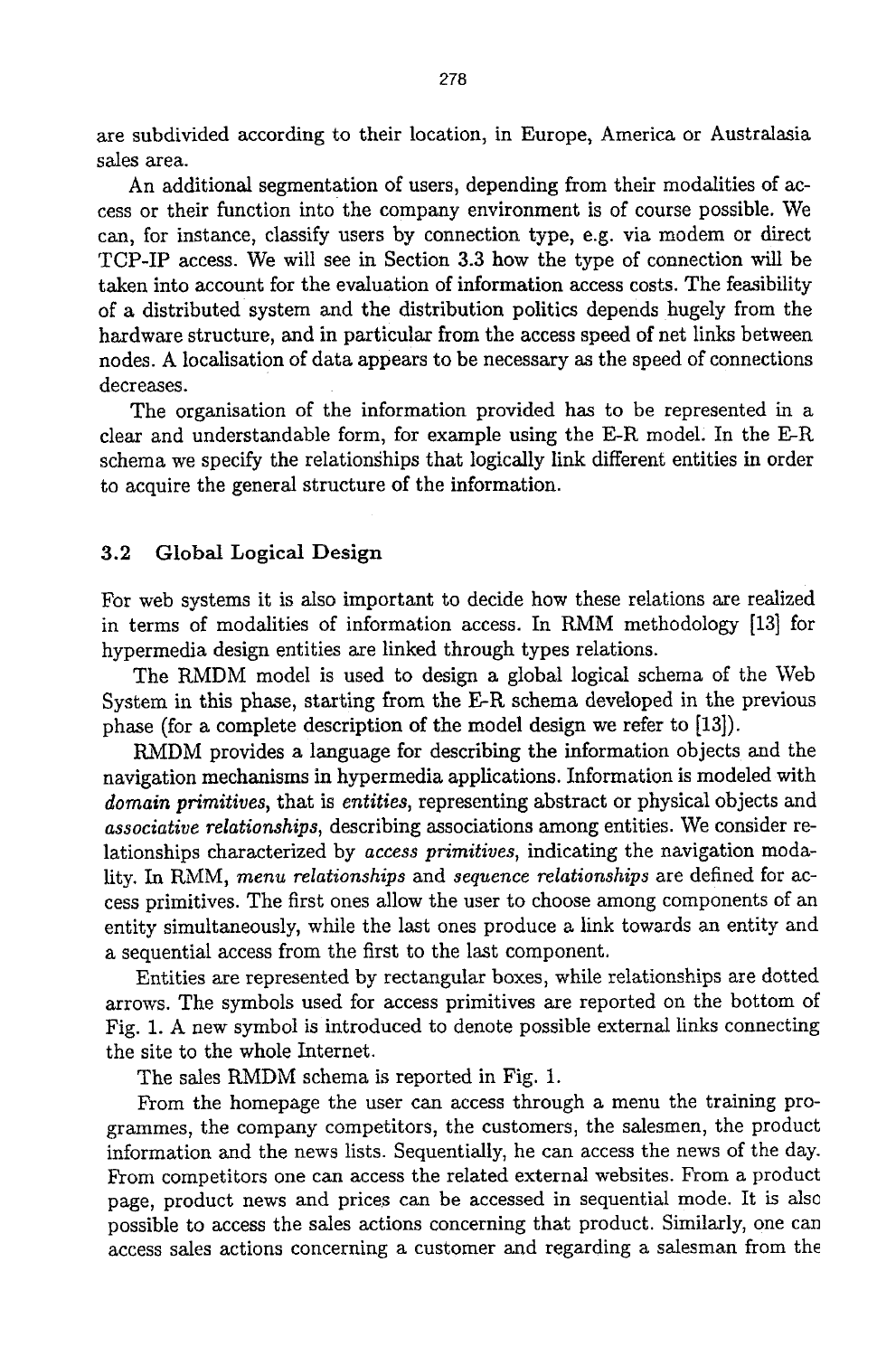

Fig. 1. RMDM schema of the sales department Intranet

related page. From the product news a user can access to the related product information through a sequential link.

#### 3.3 Distribution Specification

This phase is required in order to choose the architecture of the distributed system and collect information about distribution, starting from the knowledge achieved from the requirement analysis. In particular, we need to observe the main fluxes of data from servers to users, that is retrieval and updates of the information. A possible fragmentation of entities is suggested and represented through a partitioning table.

The first problem that the designer has to solve concerns the network architecture, that is the number and the position of each server. We could place servers following some empirical considerations about corporation structure and location of users, derived from the segmentation tree. The sales Intranet will have three servers, one for each geographical area.( $S_{eu}$ ,  $S_{am}$  and  $S_{aa}$ ).

The design of data distribution requires to evaluate entity fragmentation and allocation.

*- Fragmentation* is the process of division of entities into several units of allocation [5, 6]. Fragments are homogeneous collections of information with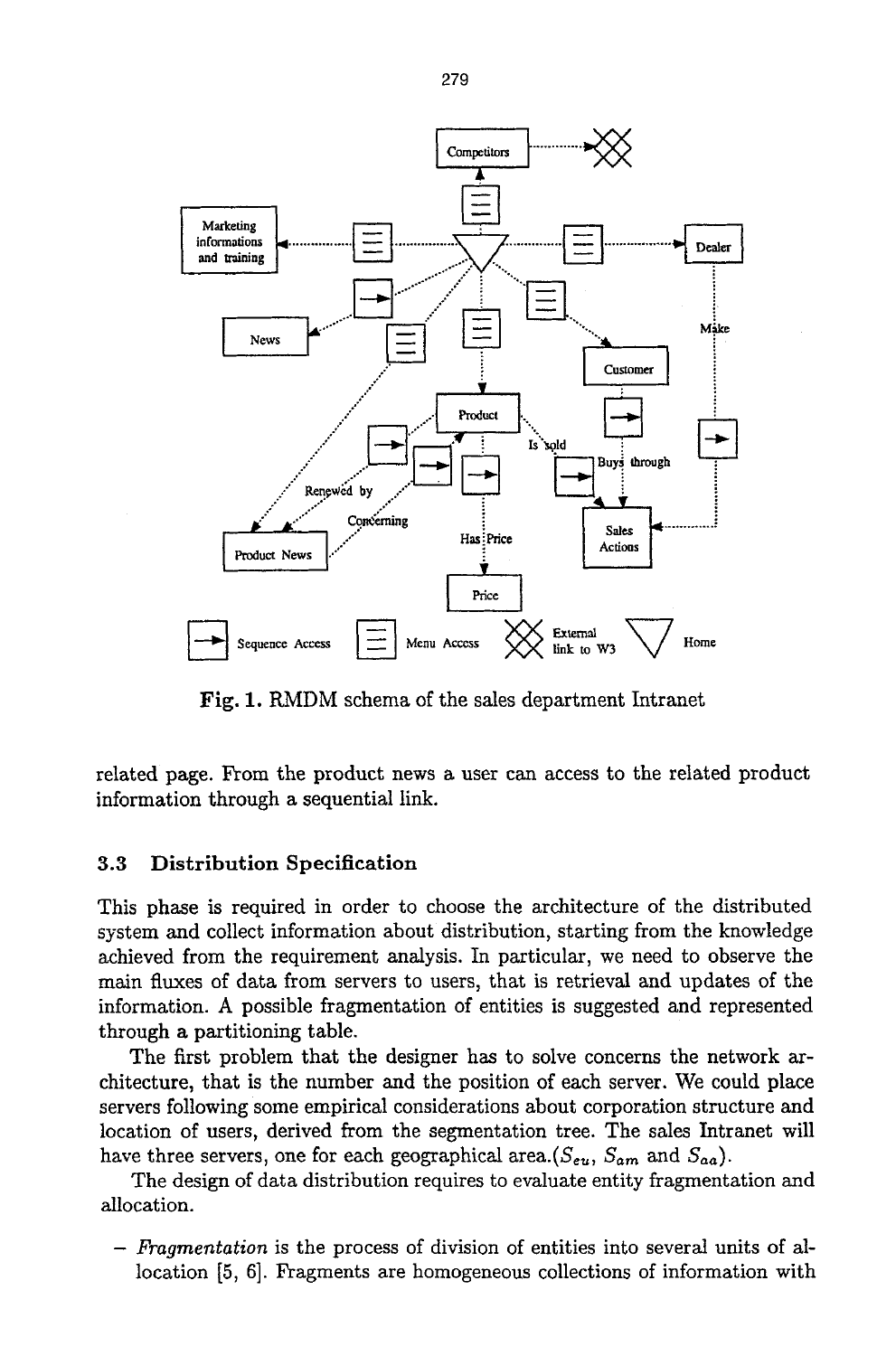a distinguishing property. For Database Systems, fragmentation can be either *horizontal* or *vertical. In* the first case, objects are divided in subsets of instances, and a projection of the object over a subset of his attributes is made otherwise. In the case of Web Systems, information can be fragmented with techniques similar to those adopted in distributed database design when the information is structured; when information is unstructured, it can still be horizontally partitioned, according to attributes associated to the text, or with derived partitioning from related entities. We can assume here that fragments are disjoint, that is that an instance can belong only to a fragment.

*- Allocation* is the process of mapping each fragment to one or more site. As in database distribution design [5, 6], we can distinguish between *redundant*  and *non-redundant* allocation (a fragment is allocated to several sites in the first case, to one otherwise). A redundant allocation strategy is useful when the ratio between retrievals and updates is high, but with such a choice we have to face the problem of data consistency. We will see how the redundant allocation strategy can be applied usefully to the case of the web design.

In a distributed system we can distinguish between classes of different information, according to their local or global importance. We can have *locatable, non-locatable* and *partially locatable* entities:

- an entity E is *locatable* when it is possible to define a logical relation from the entity to the site set,  $\mathcal{R} : \mathcal{E} \to \mathcal{S}$ , that is between the information content and the specific site. In a locatable entity there exist an attribute  $A_k$  whose elements  $e_i$  can be associated to a site  $S_i$
- an entity E is *non-locatable* when its information content is general and not in relation with the site set. In this case, we can not define a relation as for locatable entities;
- an entity E is *partially locatable* when we can group instances into disjointed sub-entities, some of them locatable and some other non-locatable. The union of all sub-entities gives the starting entity. Note that in web applications entities are less structured than in conventional databases. Here different instances of an entity can have a different logical structure.

From the RMM schema of the sales Intranet (Fig. 1) one can observe that the entity *Customer* is locatable, because a customer has a precise geographical location. We can individuate a fragmentation of this entity according to the values of attributes address of customers. *Product* can be similarly fragmented according to locations, in a derived way, if it is the case the sales of certain products are specific to given geographical areas. Finally, the *News* entity can be separated between news of general and local interest. We are in the case of partially locatable entities.

In Table 1 entities are divided into classes.

The classification of entities into categories is the first step towards partitioning. We can after divide entities into subsets that can be possible units of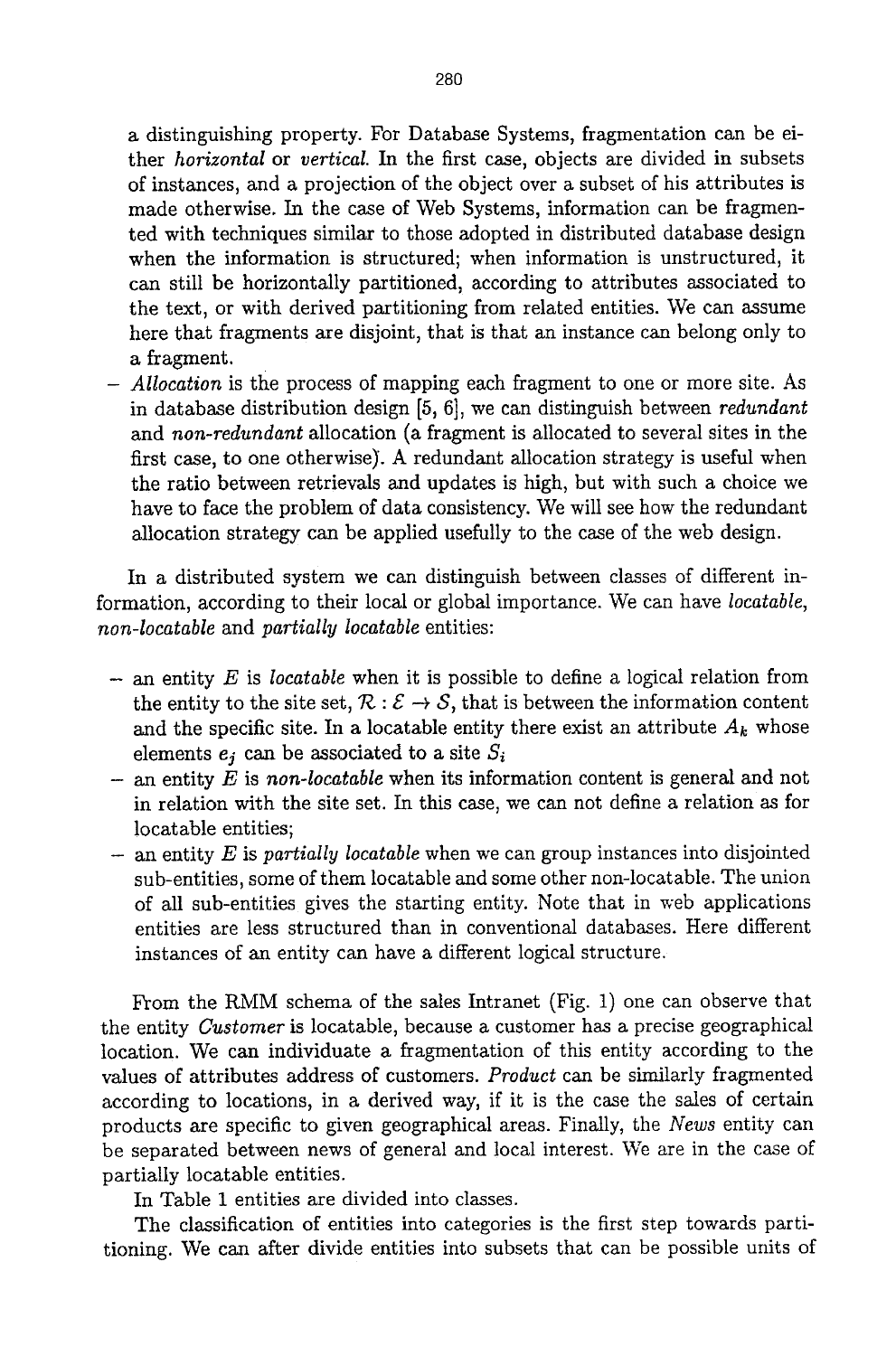Table 1. Categories of entities

|                   |                     | Locatable Non locatable Partially locatable |
|-------------------|---------------------|---------------------------------------------|
|                   | Dealer Product News | <b>News</b>                                 |
| $\emph{Customer}$ | Prices              | Training                                    |
| Sales             | Competitors         | Product                                     |

allocation. Locatable entities can be subdivided into horizontal subsets of instances; every instance of the fragment can be put into relation  $R$  with the site. Note that fragmentation of an entity is independent from allocation, in fact an entity can be partitioned, but its fragments can be at the end allocated to a single server. The fragmentation process is made according to the logical structure, regardless from the use. It seems to be easier starting the fragmentation phase with locatable entities; we will obtain for each entity as many fragments as the sites. Partially locatable entities can be structured as locatable with the addition of a fragment, containing the instances belonging to the non-locatable sub-entity.

| Entity              | Fragments                                                    | Strategy                                  |
|---------------------|--------------------------------------------------------------|-------------------------------------------|
| Dealers             | $\overline{D_{am}}, D_{eu}, D_{aa}$                          | one fragment per site, by area belonging  |
| <b>Customers</b>    | $\overline{C_{am}, C_{eu}, C_{aa}}$                          | one fragment per site, by area belonging  |
| <b>Sales</b>        | $\overline{Sl_{am}}, \overline{Sl_{eu}}, \overline{Sl_{aa}}$ | one fragment per site, by area where the  |
|                     |                                                              | sale action took place                    |
| News                | $W_{am}, W_{eu}, W_{aa}, W_{gen}$                            | one fragment per site, by interest area   |
|                     |                                                              | and one fragment for general news         |
| Training            | $T_{am}, T_{eu}, T_{aa}, T_{gen}$                            | one fragment per site for specific infor- |
| Marketing           |                                                              | mation, one for general                   |
| Competitors         | Co                                                           | non-locatable and not fragmented          |
| Products            | $P_1, P_2, P_3,$                                             | derived partitioning, based on the rela-  |
|                     | $P_4, P_5, P_6, P_7$                                         | tionship is sold <sup>a</sup>             |
| <b>Product News</b> | $PN_1, PN_2, PN_3,$                                          | derived partitioning, based on the rela-  |
|                     | $PN_4, PN_5, PN_6, PN_7$                                     | tionship concerning b                     |
| Prices              | $Pc_1, Pc_2, Pc_3,$                                          | derived partitioning, based on the rela-  |
|                     | $P_{c_4}, P_{c_5}, P_{c_6}, P_{c_7}$                         | tionship has price b                      |

Table 2. Partitioning Table

a For each product, area of sale deducted from the relationship with *Sales.*  Fragments derived:  $P_1$  (products sold mainly in Europe),  $P_2$  (in America),  $P_3$ (in Australasia),  $P_4$  (in Europe and America),  $P_5$  (in Europe and Australasia),  $P_6$  (in America and Australasia) and  $P_7$  (products sold in all areas).

b Fragments obtained following the structure of *Products* fragmentation.

The fragmentation of non-locatable information can be achieved through a derived partitioning [5] strategy. When a non locatable entity  $E_2$  is in relation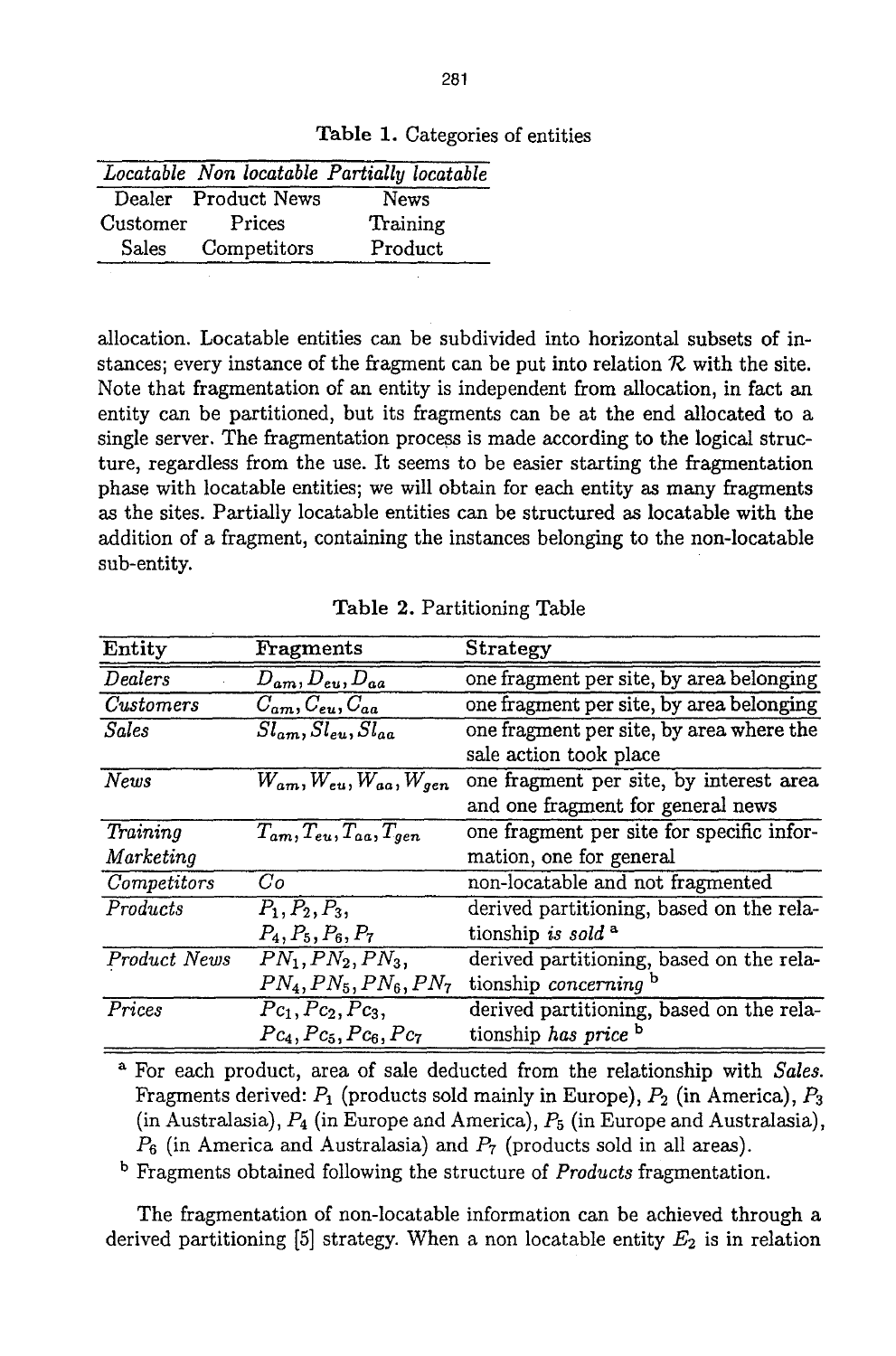(in the RMDM model) with  $E_1$ , already partitioned in fragments  $F_{1i}$ , we can subdivide  $E_2$  in fragments  $F_{2i}$ , containing the set of instances related to those of  $F_{1i}$ . We constrain fragments to be disjoint. At the end of the partitioning phase, a partitioning table (Table 2) reports the list of fragments and the description of the associated fragmentalon strategy. The partition of *Customers, Dealers and Sales* in geographical zones is natural, because this belonging is easily determined. The fragmentation of *Products* entity is derived. We divide products according to the area where they are mostly sold.

Once the information has been partitioned, one has to analyze how each fragment is accessed from users and updated from providers. In particular, the retrieval frequency with direction and type of access has to be deeply understood, as well as the frequency and the volume of an updating operation. This analysis is preliminar to the allocation phase, because the placement strategy is based on an interpretation of these data.

For each entity, we have to build a *retrieval table,* containing the frequency of access *fr* (expressed in number of accesses to pages containing the entity information), and, for each fragment, the probability that the retrieval comes from each site. These data are obviously estimate of real frequencies and probability, and have to be collected through an on-the-field research, analyzing every user's need.

The Retrieval Tables of entities *Dealers* and *Product are* reported as example in Tables 3 and 4. The following data are completely fictional, and they are based on an approximate evaluation of how data can be accessed.

| Dealers         |                |                            | $fr: 50$ acc. per day |
|-----------------|----------------|----------------------------|-----------------------|
| retrieval prob. |                | $S_{eu}$ $S_{am}$ $S_{aa}$ |                       |
|                 | $D_{eu}$ 80 10 |                            | - 10                  |
|                 | $D_{am}$ 10 80 |                            | 10                    |
|                 | $D_{aa}$ 10 10 |                            | 80                    |

Table 3. retrieval table for *Dealers* 

| <b>Products</b> $fr: 1000$ acc. per day |                                        |  |                |  |  |                            |  |
|-----------------------------------------|----------------------------------------|--|----------------|--|--|----------------------------|--|
|                                         | retrieval prob. $S_{eu} S_{am} S_{aa}$ |  |                |  |  | $S_{eu}$ $S_{am}$ $S_{aa}$ |  |
|                                         |                                        |  | $P_1$ 80 10 10 |  |  | $P_5$ 45 10 45             |  |
|                                         |                                        |  | $P_2$ 10 80 10 |  |  | $P_6$ 10 45 45             |  |
|                                         |                                        |  | $P_3$ 10 80 10 |  |  | $P_7$ 33 33 33             |  |
|                                         |                                        |  | $P_4$ 45 45 10 |  |  |                            |  |

Table 4. retrieval table for *Products*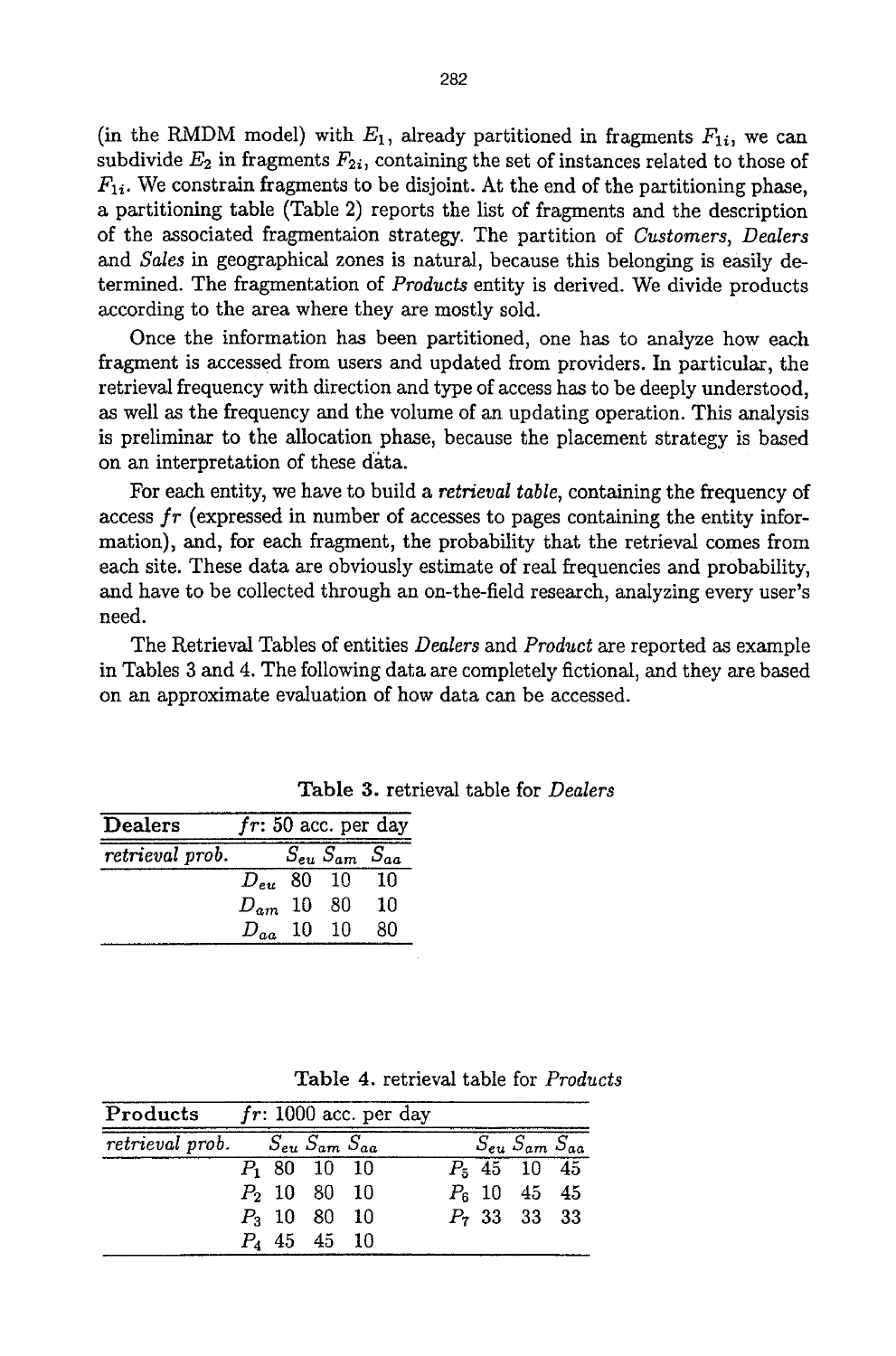Note that *Dealers* is a locatable entity and *Products* is partially-locatable. The problem of updating an entity affects remarkably the allocation of its fragments. In the *Updating Table* (Table 5) we describe updates characteristics for each entity. In the table, we assume that all fragments of a given entity have identical update characteristics, hence these properties can be referred to the whole entity and can be assumed valid for each of its fragments. In the table, we report the frequency of updates in terms of mean time elapsed between two updates, the mean volume of transferred data for a single operation, expressed in pages, and if the refresh is made locally on the server or by a *global* webmaster from the main server. This information is necessary for the cost evaluation of an update action.

Table 5. Updating table

|       |           | Refresh Freq. Volume        |  | Refresh Freq. Volume        |  |
|-------|-----------|-----------------------------|--|-----------------------------|--|
|       | $D$ local | monthly 50 pgs.             |  | $T$ global monthly 10 pgs.  |  |
| $\,G$ |           | local weekly 100 pgs.       |  | $Co$ global seldom $5$ pgs. |  |
|       |           | $S$ local every hour 1 pg.  |  | $P$ global monthly 100 pgs. |  |
|       |           | W global every hour $1$ pg. |  | PN global daily 10 pgs.     |  |
|       |           | Pc global monthly 100 pgs.  |  |                             |  |

#### 3.4 Distribution Logical **Design**

This phase concerns fragment allocation, that is the assignment of all fragments to one or more sites. The allocation can be *non-redundant* when a fragment is mapped to exactly one site, or *redundant* when each fragment is allocated to two or more sites. For a given fragment  $F_i$ , the first characteristics that we have to analyze for the decision towards redundant or non-redundant allocation strategy is the distribution of frequency accesses.

When the retrieval probability  $p_{ij}$  for a server  $S_j$  is greater than a threshold value T:

$$
\exists S_j \mid p_{ij} > T \tag{1}
$$

the retrieval distribution is lumped, that is the fragment is retrieved mainly from just one site. Hence, the fragment can be allocated only in  $S_j$ , that is we have a non redundant allocation of  $F_i$ . On the other hand, if no server satisfies (1), the evaluation of the choice towards a redundant allocation of the fragment is suggested.

The distribution of the information is recommended when the ratio between retrieval and updates is high, since updates from all sites have to be considered to assure data consistency.

The choice between centralisation or distribution of an entity fragment can be supported by the evaluation of the *network load,* that is the intensity of use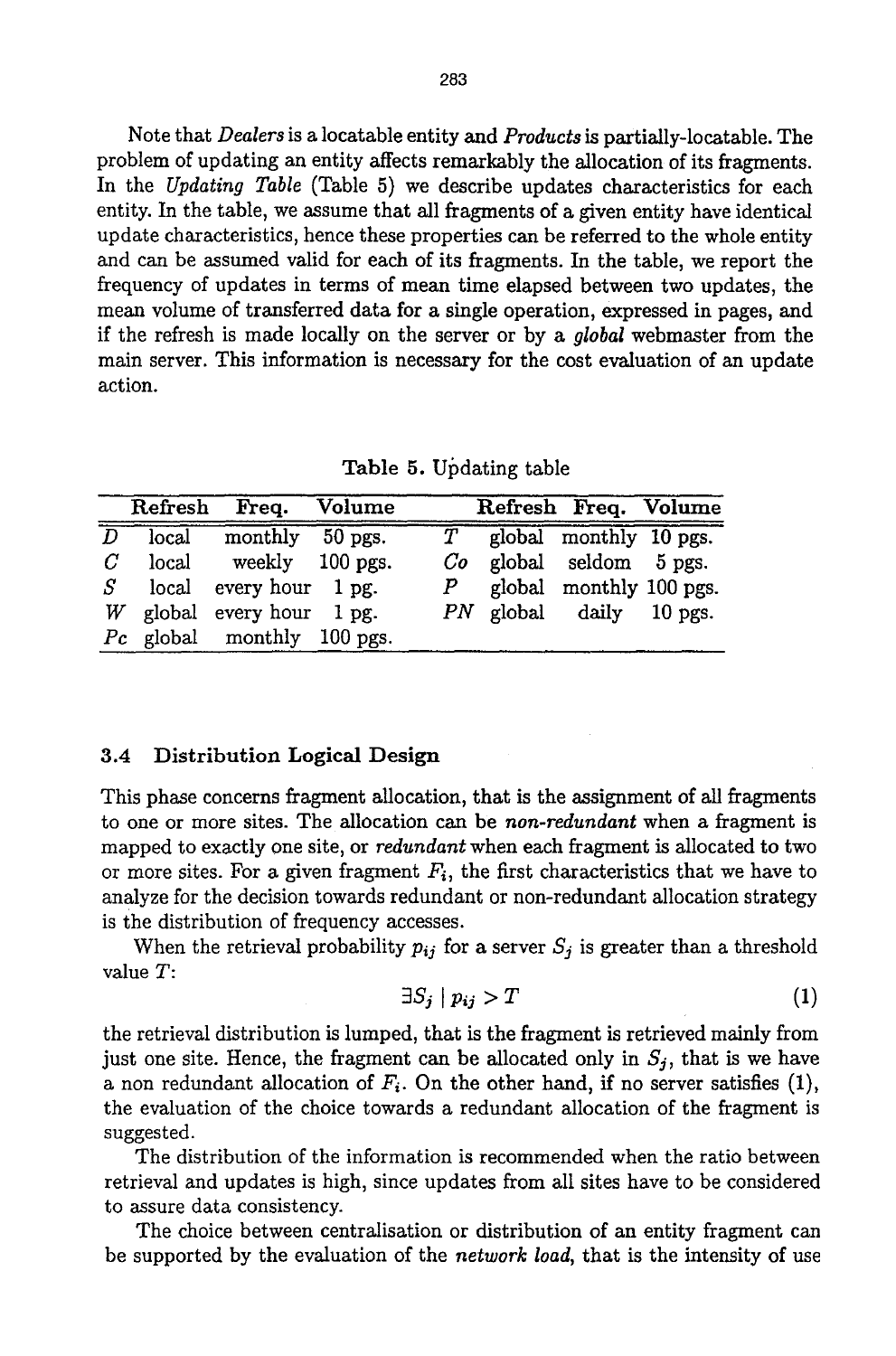of network resources. We can define two functions that analytically reproduce the cost of the network use with respect to a fragment, both when data on the main server are retrieved from local users *(CRi)* and when information resident on local servers is updated from the central webmaster *(CUi).* 

$$
CR_i \stackrel{\triangle}{=} \sum_{j=1}^{N} (\alpha \cdot fr_i \cdot p_{ij})
$$
 (2)

$$
CU_i \stackrel{\triangle}{=} N \cdot fu_i \cdot V_i \tag{3}
$$

In equations (2) and (3)  $fr_i$  and  $fu_i$  are respectively the retrieval and updating frequencies of the entity to which the *i*-th fragment belongs,  $p_{ij}$  is the probability that the *i*-th fragment is retrieved from site j,  $V_i$  is the mean volume per updating operation related, to the entity of the i-th fragment (see Tables 3 and 4), N is the total number of sites and  $\alpha$  is the cost of the user connection. This choice is made because, for instance, a connection via modem used by a salesman is more expensive than a permanent connection, so we need to quantify this important aspect.

The knowledge of  $CR_i$  and  $CU_i$  allow us to decide the best choice between a distributed or non-distributed allocation for a fragment. When  $CR_i$  is greater than  $CU_i$ , retrieving the fragment from the main server is more expensive than making it locally available, so distribution is recommended. When the updating on the local server is heavy, and the cost of retrieving the non-distributed information is lower, the distribution of the fragment is otherwise not recommended.

The allocation phase consists in a decision process, represented by the decision tree of Fig. 2, ending with the allocation of each fragment to one or: more servers.

Fragments are considered one by one, and submitted to the decision process. From the evaluation of retrieval probabilities and their matching with the threshold T, combined with the evaluation of  $CR_i$  and  $CU_i$ , we can allocate a fragment to a server according to the following main principles:

- for information retrieved mainly from a single site redundant allocation is useless. When the information access comes otherwise from several servers, redundant allocation is a possibility to evaluate;
- when an entity does not need frequent refresh we can distribute it. In fact, we do not have the problem of data inconsistency, and the network load due to updating is minimal;
- when fragments of locatable entities are locally updated, they can be allocated to the corresponding local site;
- in the case fragments are updated from a central webmaster (globally updated), the comparison between  $CR_i$  and  $CU_i$  allows us to decide for distribution. As seen above,  $CR_i > CU_i$  means that the fragment has to be placed in one or more remote servers, otherwise we allocate it to the main one.

In the example of the sales Intranet, we can allocate fragments of each entity, following the decision tree steps. *Dealers, Customers* and *Sales* entities retrieval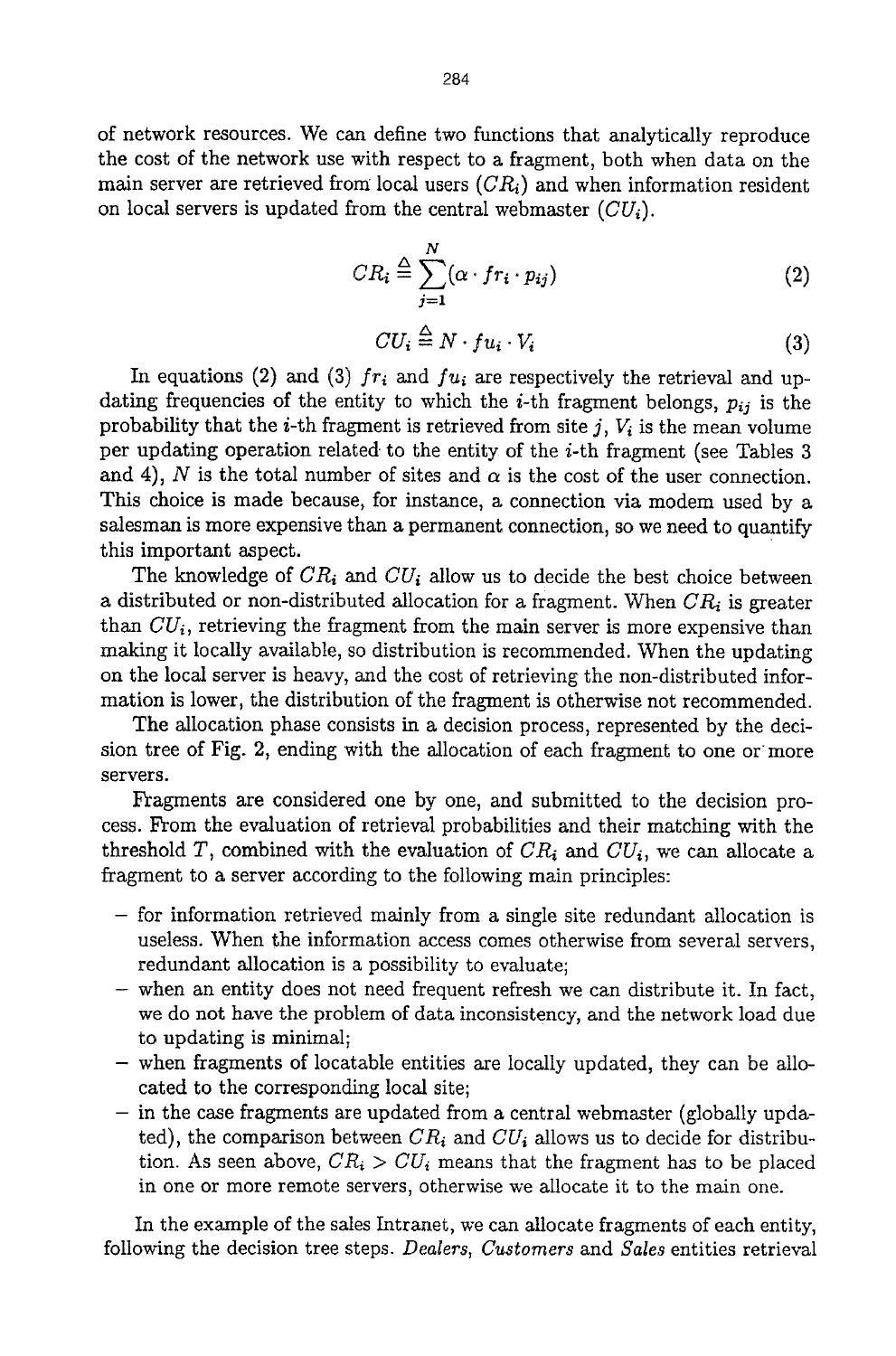

Fig. 2. The decision tree of the allocation process

tables show that fragments are likely to be retrieved from a specific local site. *Dealers and Customers* do not need frequent updates, and *Sales* is locally updated. We decided to allocate each fragment to a single local server. *Products and Prices* fragments do not need frequent updates as well. About *Prices,* we decide to allocate  $P_1$ ,  $P_2$  and  $P_3$  to a single local server,  $P_4$ ,  $P_5$  and  $P_6$  with redundancy to two servers and P7 to all the three servers. *News and Product news* need a constant refresh, so they are placed on the main server, allowing remote access from all sites. On the other hand *Training* is seldom updated:  $T_{eu}$ ,  $T_{am}$  and  $T_{aa}$  are allocated to single sites, and  $T_{gen}$  with redundancy to all servers. After the allocation phase, we are able to build an *Allocation table* Table 6, reporting where fragments are allocated.

Table 6. Allocation table

|          | Server Fragments                                                                                                               |
|----------|--------------------------------------------------------------------------------------------------------------------------------|
|          | $S_{eu}$ (main) $D_{eu}$ , $C_{eu}$ , $Sl_{eu}$ , $T_{eu}$ , $T_{gen}$ , $Co$ , $W$ , $PN$ , $P_{1,4,5,7}$ , $P_{C_{1,4,5,7}}$ |
| $S_{am}$ | $D_{am}, C_{am}, Sl_{am}, T_{am}, T_{gen}, P_{2,4,6,7}, P_{2,4,6,7}$                                                           |
| $S_{aa}$ | $D_{aa}, C_{aa}, S l_{aa}, T_{aa}, T_{gen}, P_{3,5,6,7}, P_{3,5,6,7}$                                                          |

For simplicity, in Table 6 we denote with W and *PN* all fragments of *News*  and *Product News* entities.

285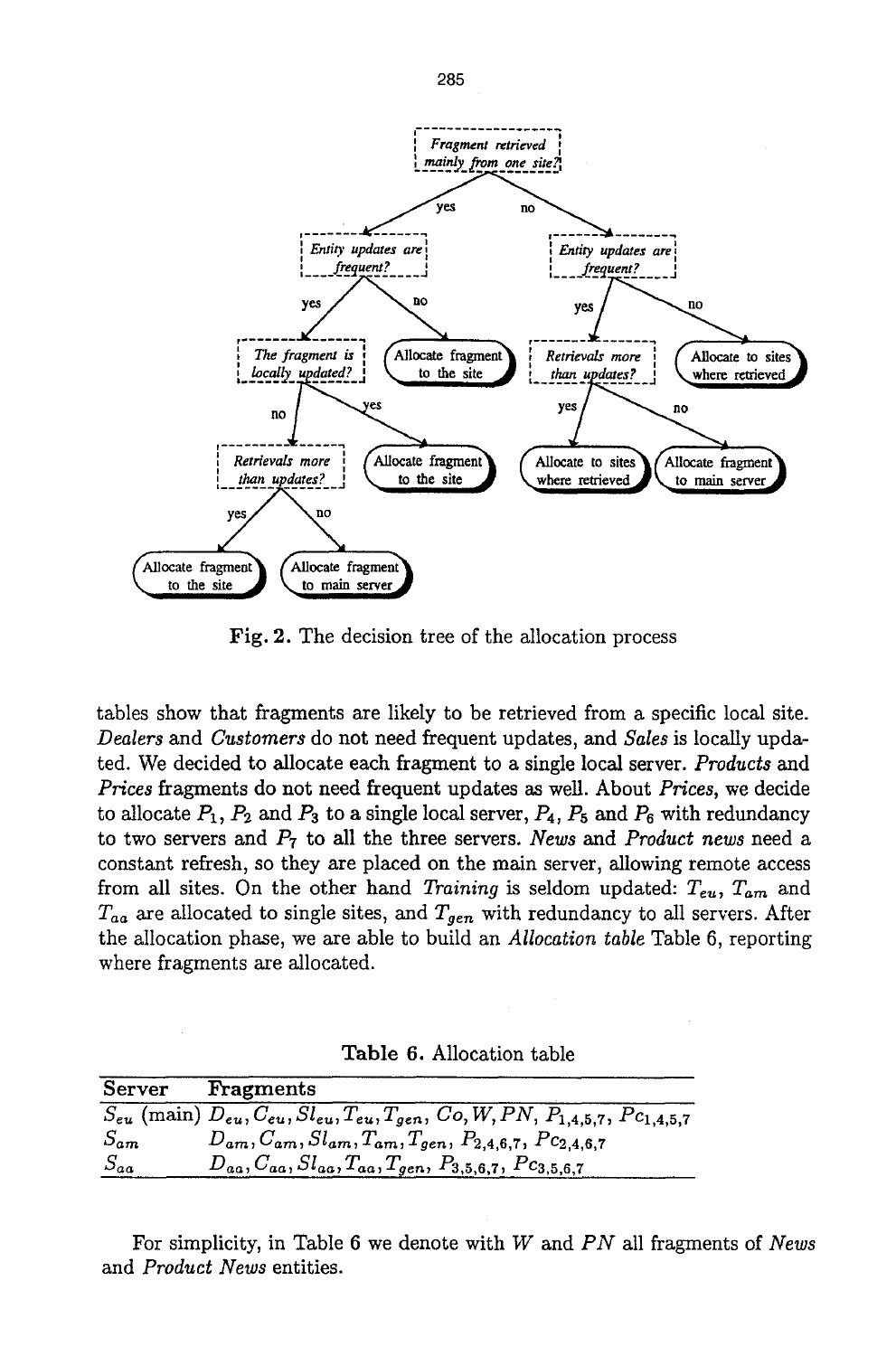#### **3.5 Local Design**

This step concerns the development of local RMDM schemas, one for site, derived from the global schema and from the allocation table. In the local RMDM subschema we report the information structure of the site, contained in a dashed box. Entity fragments are represented by continuous line boxes, and arrows show relational links. When the link connects local fragments the relation is internal. Links can be, on the other hand, directed towards fragments belonging to the main site, represented in dotted boxes placed outside the dashed border of the local site. In addition, we can have menu links that allow the choice among local or external fragments. These particular kind of link are represented as internal ones, but they are marked with a special symbol, reported in (Fig. 3).



Fig. 3. Symbols of RMDM extended to distributed environments

In local schema the menu access and the sequence access symbols maintain their meaning, and they can be used for internal as well as external links. In Figs. 4 and 5 we report, as example, local schemas for the european and the american site, referred to the sales Intranet example.

Local schemas based on the extended RMDM model clearly describe the structure of each server: the internal links between entities are reported, as well as the relations with information available on remote servers. We can think that such an organisation of the Intranet system allow us to minimize the network load, distributing or concentrating the information according to the modality and frequency of retrieval.

The last phase of the design process (the *physical design)* concerns the determination of a lower level representation in order to develop the final HTML code of single pages. This representation of the system has to include the internal structure of entities and the description of links between instances. The description of this last phase is outside of our scope. For more details about low level design see, as example, the HDM approach [9] or the slicing approach [13] in RMM methodology.

### 4 Concluding Remarks

The problem of distributing information on the Web is becoming of extreme importance, for the fact that we are assisting to a sharp growth of Intranet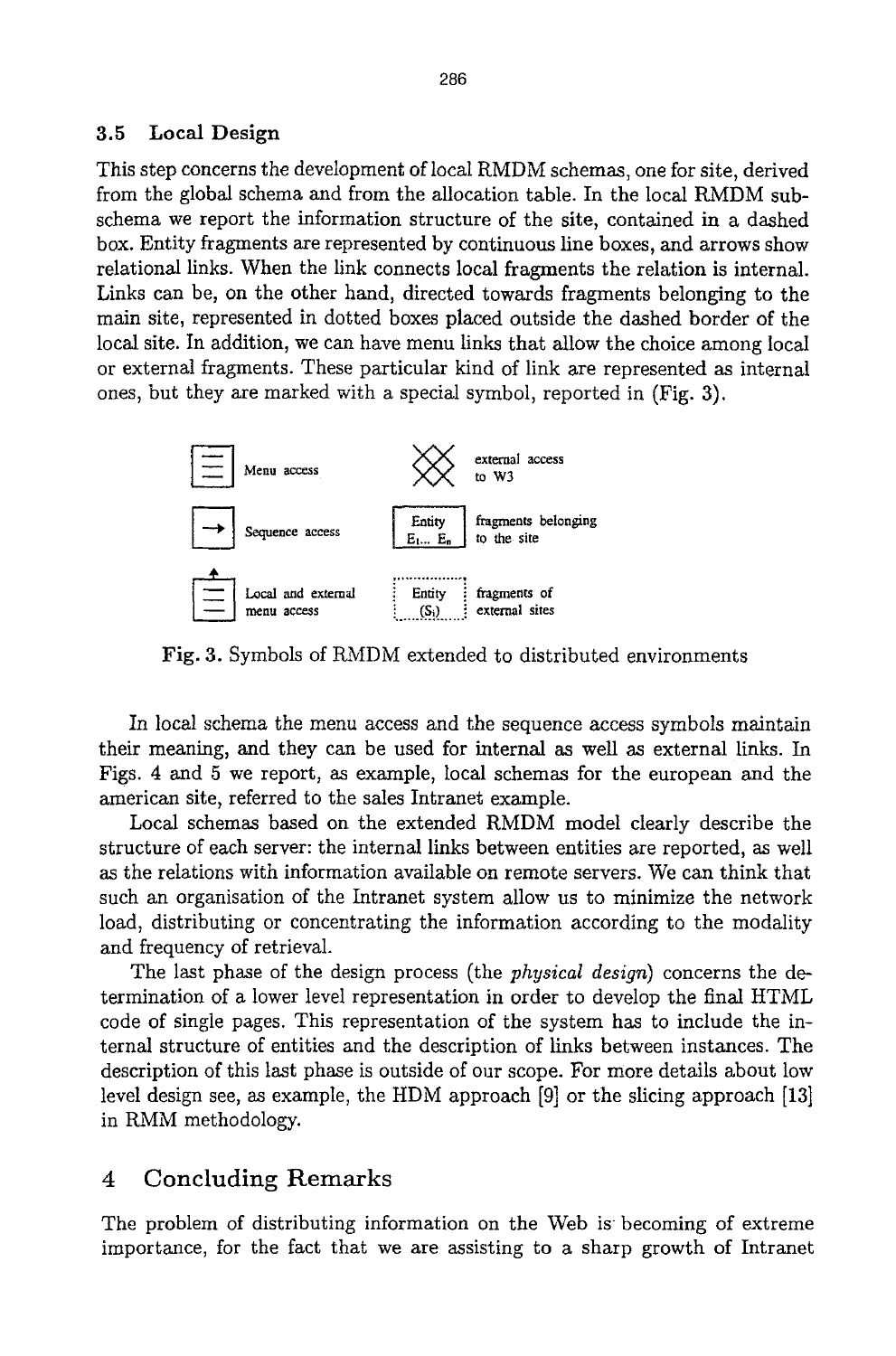

Fig. 4. Extended RMDM local schema - European site



Fig. 5. Extended RMDM local schema - American site

solutions for internal communication in big companies.

A systematic methodology, based on a top-down approach, has been presented in this work, with the aim of giving the guidelines for web design and optimising the network load. The design of the global structure, combined with the specification of data and user distribution, leads to a decision process where the allocation of fragmented entities take place. For each fragment, the opportunity of a redundant allocation is evaluated, in alternative with data centraiisation or with non-redundant data placement.

The creation of local schemas can be considered the heart of the developed methodology. The schemas are based on an extension of RMDM model, and report the information together with the access structure. Through these models,